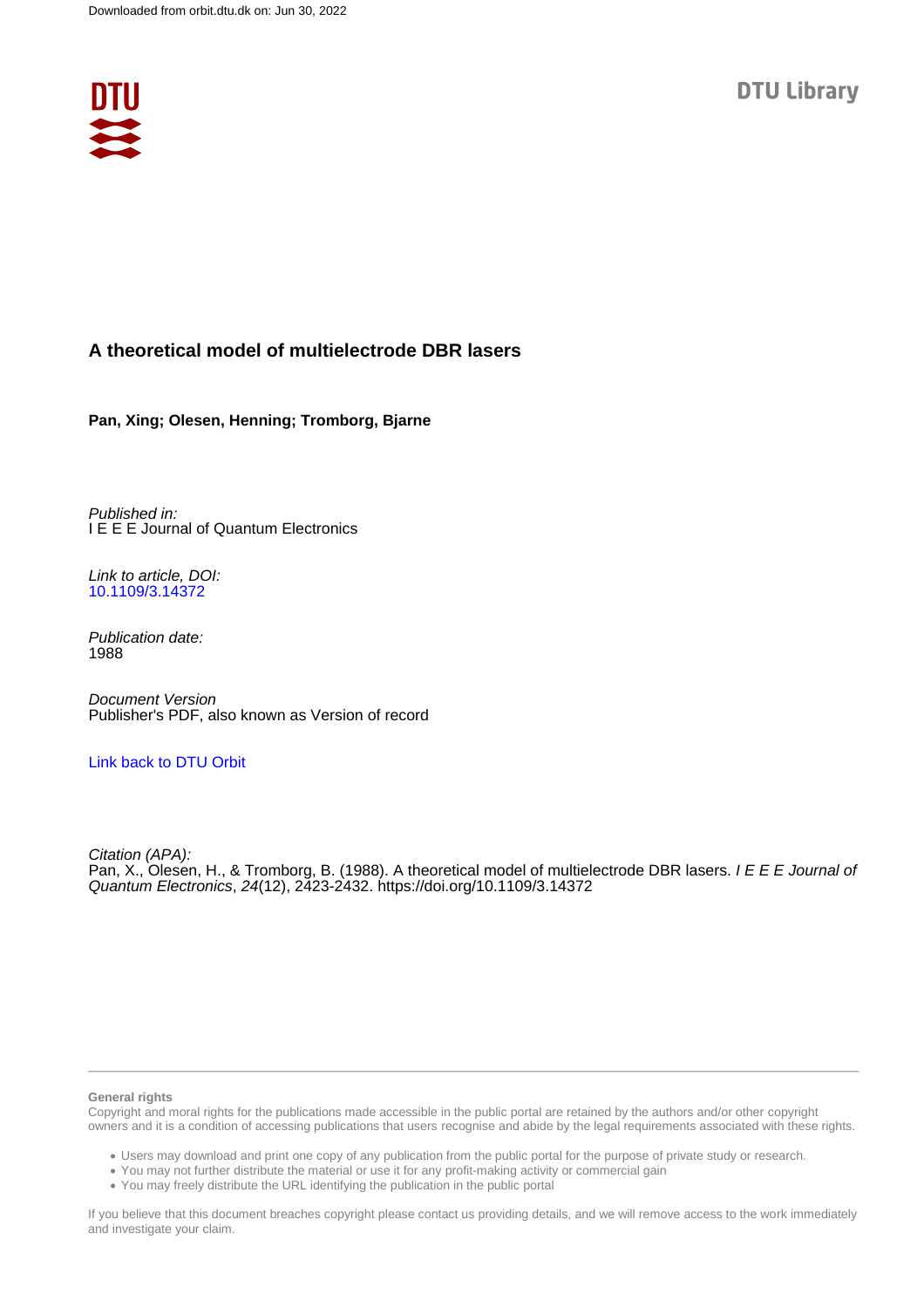# **A** Theoretical Model of Multielectrode DBR Lasers

XING PAN, HENNING OLESEN, AND BJARNE TROMBORG

*Abstract-A* **theoretical model for two- and three-section tunable DBR lasers is presented. The static tuning properties are studied in terms of threshold current, linewidth, oscillation frequency, and output power. Regions of continuous tuning are presented for three-section DBR lasers. We discuss different routes for continuous tuning, when the injection currents to the passive sections are varied, and the limitations on the continuous tuning range are clarified. By proper control of these currents a tuning range of approximately 400 GHz is predicted at 1.55 pm wavelength, which is in good agreement with the experimental results published thus far.** 

#### I. INTRODUCTION

REQUENCY tunable narrow linewidth lasers are es- F sential components in coherent communication systems. Recently, several laboratories have succeeded in making multielectrode frequency tunable lasers [1]-[6]. Although the spectral linewidth achieved with such devices is rather large compared to discrete external cavity lasers, they do have several advantages, e.g., compact size, high FM efficiency, and low sensitivity to environmental disturbances. In such devices, single-mode operation is realized by a built-in Bragg corrugation in one or more sections. Depending on whether the corrugation is in the active or passive section(s), the laser is either a DFB (distributed feedback) or DBR (distributed Bragg reflector) type.

We have previously reported a theoretical study of the phase-tunable DFB laser [7], which consists of a DFB section and a monolithically integrated passive waveguide section. The principle of frequency tuning in this device is to adjust the phase of the reflected light from the waveguide by injecting carriers into the waveguide section, which in turn changes the refractive index through the free-carrier plasma effect. The frequency tuning is limited to a certain range around the Bragg frequency, which is clamped when the DFB section is operated above threshold. Another disadvantage of this two-section device is that two electrodes do not allow a sufficient control of the oscillation frequency, side mode suppression, and output power. For this purpose three degrees of freedom are required, and it is therefore relevant to study three-section devices.

A qualitative analysis of tunable multielectrode lasers

Manuscript received March 31, 1988. This work was supported by the EEC under Contract ST2J-0171-2-DK.

**X.** Pan is with the Electromagnetics Institute, Technical University of Denmark, DK-2800 Lyngby, Denmark.

**H.** Olesen and **B.** Tromborg are with the Telecommunication Research Laboratory, DK-2970 Hørsholm, Denmark.

IEEE Log Number 8823596.

has been reported by Coldren and Corzine **[8].** They point out that a multielectrode DBR laser is superior to a DFB laser for obtaining a large tuning range, because the Bragg frequency is not clamped, as it is in the case of a DFB laser. By current injection to the Bragg section the refractive index and the effective corrugation period can be changed, which in turn changes the Bragg frequency. They also emphasize that a three-section DBR laser with three separate electrodes can provide the desired control of the lasing characteristics.

In this paper, we present a theoretical study of a threesection DBR laser *[3],* [4], which consists of an active Fabry-Perot section, a passive phase control (PC) waveguide section, and a passive DBR section. The two-section DBR laser [2] is treated as **a** special case of the threesection device. Our numerical results are in good agreement with the predictions of **[8].** Nontunable DBR lasers (i.e., lasers with no electrode on the DBR section) have been studied by Patzak et al. [9], [10] and several other authors, and we have applied a similar approach for calculating the threshold gain, frequency, and linewidth of the DBR modes. The paper is organized as follows. In Section II we give the theoretical background for analyzing the three-section DBR laser and a general discussion on the properties of DBR lasers. Detailed numerical results for both two- and three-section DBR lasers are presented in Section III, and the optimum routes of continuous tuning are discussed. Finally, Section IV gives a summary of the results.

#### II. THEORETICAL BACKGROUND

### *A. Three-Section DBR Laser Model*

[Fig. 1](#page-2-0) shows a schematic of **a** three-section DBR laser. The three sections have separate electrodes and are assumed to be electrically isolated from each other. The PC and DBR sections are made of higher band-gap material than the active section and are therefore passive. When current is injected into one of the passive sections, the carrier density increases and simultaneously the refractive index decreases due to the free-carrier plasma effect. For the DBR section this leads to an increase in the Bragg frequency. However, the absorption also increases due to free carriers and this reduces the amount of feedback to the active section.

The theoretical analysis is based on our transmission line theory for compound cavity semiconductor lasers [11]. For simplicity, we will neglect possible reflections at the interface between the active section and the PC sec-

0018-9197/88/1200-2423\$01 .OO @ 1988 IEEE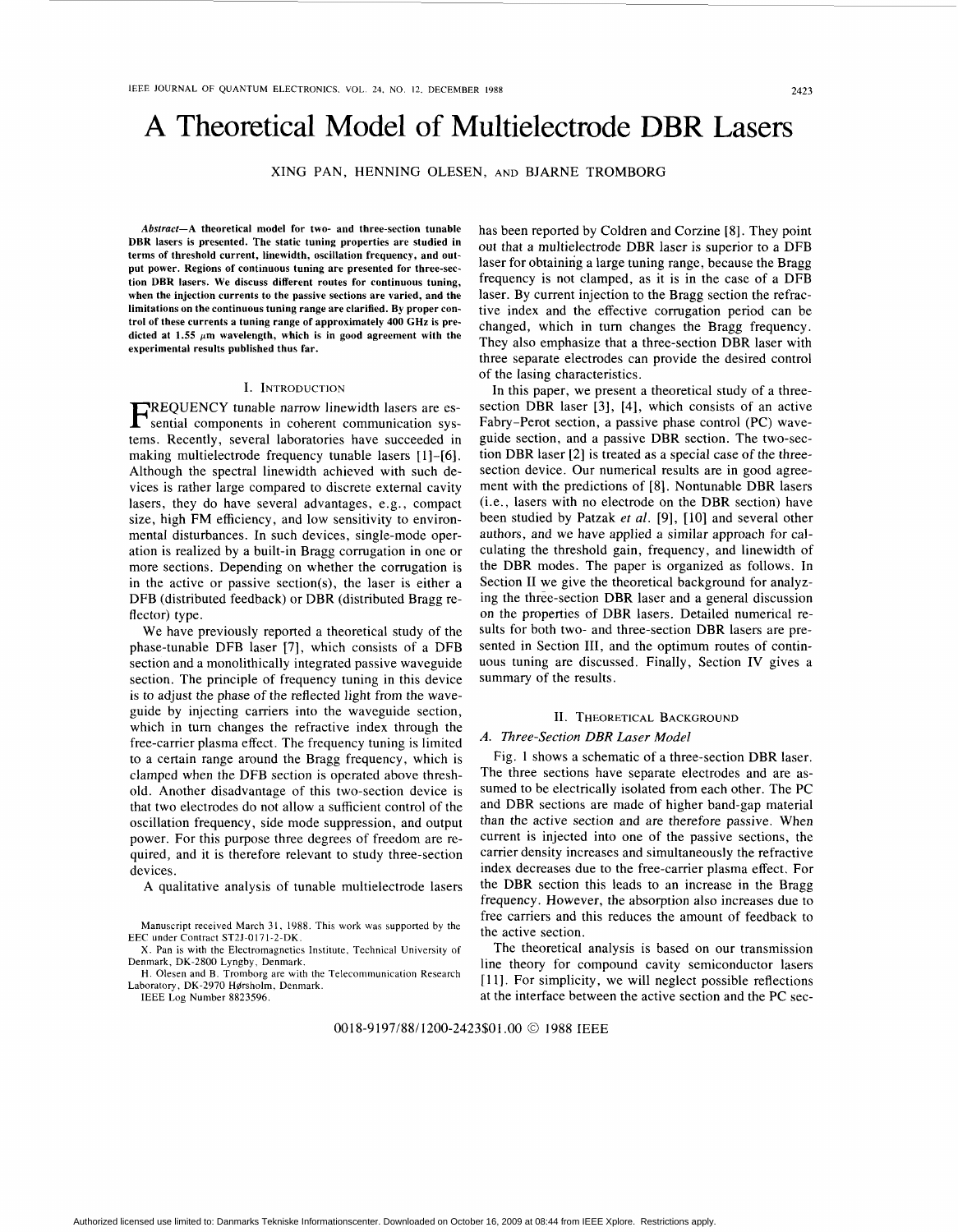<span id="page-2-0"></span>

**ities (amplitude).** 

tion. A finite reflection coefficient may easily be included if necessary [7]. Setting a reference plane at the interface between the active and the PC section at  $z = 0$ , we write the oscillation condition as

$$
r_L(\omega, N_1) r_R(\omega, N_2, N_3) = 1 \qquad (1)
$$

where

$$
r_L(\omega, N_1) = r_1 \exp \left\{-j2k_1(\omega, N_1)l_1\right\} \qquad (2)
$$

is the effective reflectivity of the active section and

$$
r_R(\omega, N_2, N_3) = r_{\text{DBR}}(\omega, N_3) \exp \{-j2k_2(\omega, N_2)l_2\}
$$
\n(3)

is the total effective reflectivity of the passive section, both seen from the reference plane.  $\omega$  is the angular optical frequency;  $N_1$ ,  $N_2$ , and  $N_3$  are the carrier densities in the active, the PC, and the DBR sections, respectively;  $r_1$  is the facet reflectivity at  $z = -l_1$ , and  $r_{DBR}$  is the reflectivity of the DBR section seen towards the right at  $z = l_2$ . The two-section DBR laser (without PC section) just represents the special case with  $l_2 = 0$ . The PC and DBR sections are assumed to be of the same material composition.

The complex wavenumbers for the active and passive sections are given by

$$
k_1(\omega, N_1) = \frac{\omega}{c} n_1(\omega, N_1) + j \frac{1}{2} [g(\omega, N_1) - \alpha_1(N_1)]
$$
\n(4a)

$$
k_i(\omega, N_i) = \frac{\omega}{c} n_i(\omega, N_i) - j \frac{1}{2} \alpha_i(N_i)
$$
  
= 
$$
\frac{\omega}{c} [n_0 + \Delta n_i(N_i)] - j \frac{1}{2} [\alpha_0 + \Delta \alpha_i(N_i)]
$$
  
(*i* = 2 or 3) (4b)

where c is the light velocity in vacuum,  $n_1$  and  $\alpha_1$  are the refractive index and internal absorption of the active section,  $g(\omega, N_1)$  is the modal gain of the active section, and  $n_0$  and  $\alpha_0$  are the refractive index and internal absorption of the passive sections in the absence of carrier injection. The carrier-induced index and absorption changes are expressed as

$$
\Delta n_i(N_i) = \Gamma \frac{dn}{dN} N_i
$$
 (5)

$$
\Delta n_i(N_i) = 1 \frac{dN}{N_i}
$$
\n
$$
\Delta \alpha_i(N_i) = \Gamma \frac{d\alpha}{dN} N_i
$$
\n(6)

where  $\Gamma$  is the confinement factor, and  $dn/dN$  and  $d\alpha/dN$ are *material* parameters. The carrier densities relate to the **(3)** injection currents by

$$
I_{PC} = eV_2R(N_2) \tag{7}
$$

$$
I_{\text{DBR}} = eV_3R(N_3) \tag{8}
$$

where *e* is the electron charge,  $V_2$  and  $V_3$  are the waveguide volumes of the PC and DBR sections, respectively, and

$$
R(N) = AN + BN^2 + CN^3 \tag{9}
$$

is the total spontaneous recombination rate per unit volume.

The expression for  $r_{\text{DBR}}(\omega, N_3)$  in (3) is given in Appendix A and is the same as that of a DFB laser [ **1 11,** [ **121,**  except that there is no gain contribution to the imaginary part of the complex wavenumber [cf.  $(4a)-(4b)$ ]. The Bragg frequency  $\omega_B$  is taken to be a linear function of  $N_3$ 

$$
\omega_B = \omega_{B0} - \Gamma \frac{\omega_{B0}}{n_0} \frac{dn}{dN} N_3 \tag{10}
$$

where  $\omega_{B0}$  is the Bragg frequency without carrier injection. In all our calculations we have assumed zero reflectivity on the right facet of the DBR section (i.e.,  $r_4 = 0$ , see Fig. 1). A finite facet reflectivity will only have little influence on the tuning properties, since the right traveling wave is attenuated in the DBR section.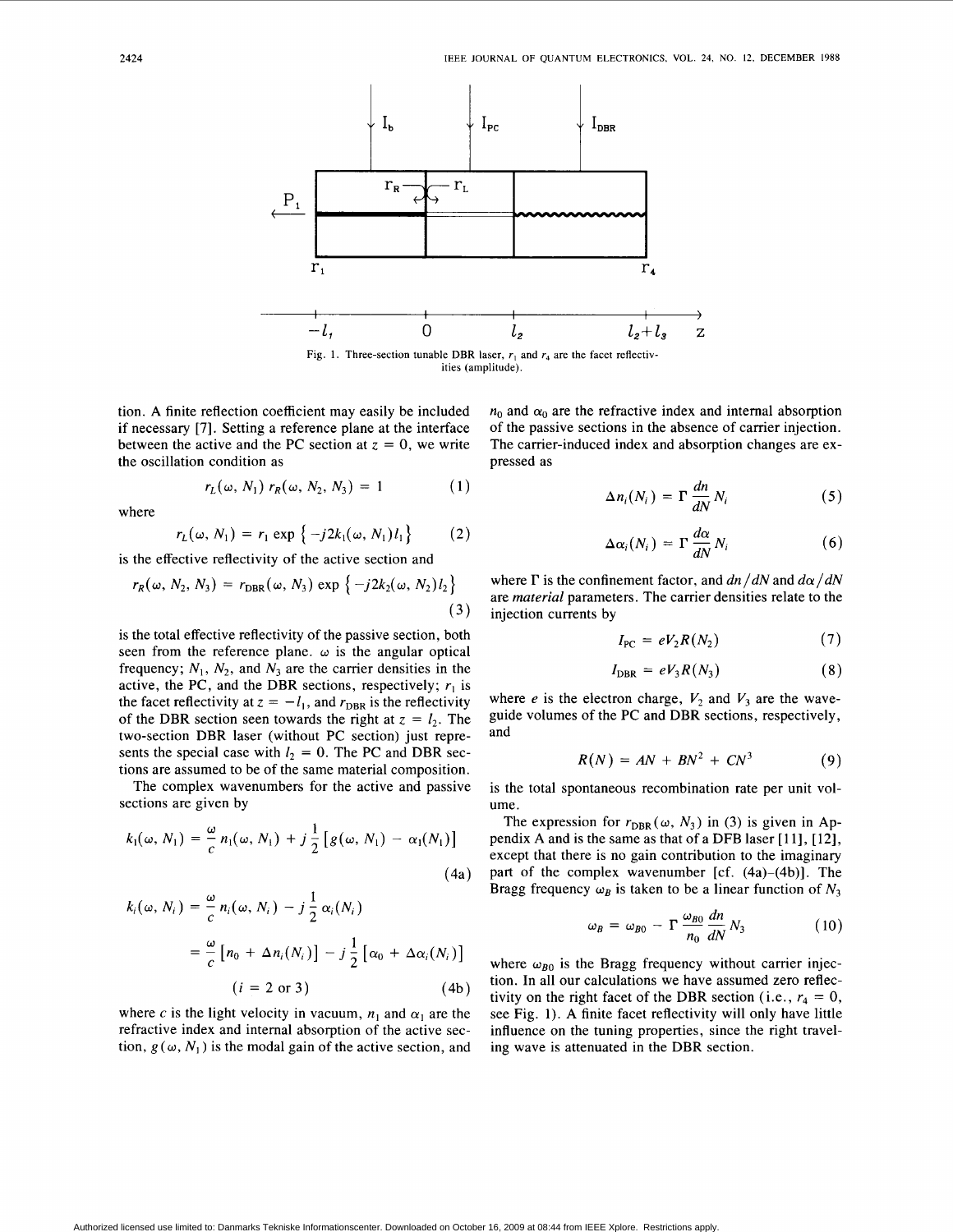PAN *et al.:* MULTIELECTRODE DBR LASERS **2425** 

#### B. Determination of Oscillation Modes and Their **Characteristics**

The oscillation condition (1) can be separated into two the field during one round-trip in the total cavity. The gain condition is found from the norm of (1)

$$
\alpha_{\text{th}}(\omega, N_1)l_1 = \frac{1}{2}\alpha_2(N_2)l_2 - \frac{1}{2}\ln|r_1r_{\text{DBR}}(\omega, N_3)|
$$
\n(11)

where  $\alpha_{\text{th}}(\omega, N_1)l_1 = \text{Im}\left\{k_1(\omega, N_1)\right\}l_1$  is the net threshold gain for the active section. Equation (11) gives  $\alpha_{\text{th}} l_1$ as a function of  $\omega$  with *N<sub>2</sub>* (or  $I_{\text{PC}}$ ) and *N<sub>3</sub>* (or  $I_{\text{DBR}}$ ) as parameters. The modes [i.e., the solutions to (1)] will be located on the curve described by (1) at the positions where the phase condition

$$
2 \frac{\omega n_1}{c} l_1 + 2 \frac{\omega n_2}{c} l_2 - \text{Arg} \{r_{\text{DBR}}\} = 2\pi p, \quad p \text{ integer}
$$
\n(12)

is also fulfilled. The expressions for  $\alpha_{th}(\omega, N_1)$  and the refractive index  $n_1(\omega, N_1)$  in the active section are given in Appendix B. From  $(11)$  and  $(12)$  we obtain the separate frequency condition

$$
h(\omega) = 2\pi p, \qquad p \text{ integer} \tag{13}
$$

where

$$
h(\omega) = 2 \frac{\omega}{c} n_1(\omega, N_1(\omega)) l_1 + 2 \frac{\omega}{c} n_2(\omega, N_2) l_2
$$

$$
- \text{Arg} \left\{ r_{\text{DBR}}(\omega, N_3) \right\}. \tag{14}
$$

 $N_1(\omega)$  is the carrier density determined by (11). The *h*function is useful for analyzing the linewidth and stability properties of the modes [11]. The linewidth of a mode at a given solution to (13) will be inversely proportional to  $(dh/d\omega)^2$ , and a negative value of  $dh/d\omega$  indicates that the mode is unstable. The resolution between the frethe mode is unstable. The relation between the frequency condition (13) and the linewidth is an observation [13], [14], which has attracted new attention recently [15], [16].

As shown in  $[11]$ , the *h*-function can be approximated by

$$
h(\omega) = h_0 + \omega \tau_{\text{in}} + 2 \frac{\omega n_2}{c} l_2
$$

$$
+ \alpha \ln |r_{\text{DBR}}| - \text{Arg} \{r_{\text{DBR}} \} \qquad (15)
$$

for  $\omega$  in the region of the gain peak. Here,  $\tau_{in}$  is the roundtrip time in the active section,  $\alpha$  is the linewidth enhancement factor, and  $h_0$  is a parameter which only depends on the internal state of the active section.

The linewidth of a mode is calculated by the formula [I11

*B. Determination of Oscillation Models and Their*  
\nCharacteristics  
\nThe oscillation condition (1) can be separated into two  
\nconditions, one for the gain and one for the phase shift of  
\nthe field during one round-trip in the total cavity. The gain  
\ncondition is found from the norm of (1)  
\n
$$
= \frac{R |C|^2}{4 \pi I_s} \left[ Re \left\{ \left( 1 + \frac{\frac{\partial}{\partial \omega} \ln r_R}{\frac{\partial}{\partial \omega} \ln r_L} \right) C^* \right\} \right]^{-2}
$$
\n
$$
= \frac{R |C|^2}{4 \pi I_s} \left[ Re \left\{ C f_D^* \right\} \frac{dh}{d\omega} \right]^{-2}
$$
\n(16)

where  $R$  is the spontaneous emission rate into the lasing mode,  $I_s$  is the photon number,  $f_D = [j(\partial/\partial \omega) \ln r_L]$ is the complex round-trip frequency  $[11]$ ,

$$
C = \frac{1 + j\alpha}{1 + j\frac{1}{2}G_{\omega}},\tag{17}
$$

 $G_{\omega} = v_{\alpha}(\partial g/\partial \omega)$ , and  $v_{\alpha}$  is the group velocity. Equation (16) agrees with the one used by Patzak  $et$  al. for nontunable DBR lasers [9], but is more general. Reference [9] does not take into account the enhancement of spontaneous emission rate due to a nonuniform intensity distribution along the laser cavity or a possible detuning between the Bragg wavelength and the gain peak, but these effects are included in our model.

**A** graphical illustration of the threshold gain and phase condition for the modes is often used for analysis of nontunable DBR lasers [9], [ 151. Fig. 2 shows an example of the threshold gain curve and the  $h$ -function for the case of a two-section DBR laser. The lengths of the active section (150  $\mu$ m) and the DBR section (500  $\mu$ m) are the same as for the NEC device reported in [2], and the remaining parameter values are listed in Table **1.** Except for device dimensions no other attempt has been made to fit the parameters to the NEC device. The solid and dashed curves are for  $I_{\text{DBR}} = 0$  and 100 mA, respectively, and the horizontal axis gives the frequency deviation from the actual Bragg frequency. The modes are marked by dots in Fig.  $2(a)$ . The shape of the curves in Fig.  $2(a)$  reflects the frequency dependence of  $|r_{\text{DBR}}|$  and a large pass-band of high reflectivity is observed around the Bragg frequency. As the current to the DBR section is increased, the loss  $\alpha_3(N_3)$  also increases and we see that the local extrema on each side of the Bragg frequency are "smeared out" and disappear. At the same time the threshold gain near the Bragg frequency becomes higher (i.e., the magnitude of  $r_{\text{DBR}}$  decreases). The overall result is a reduced efficiency of the DBR section.

The similarity between the structure of  $\alpha_{\text{th}} l_1$  [Fig. 2(a)] and the h-function [Fig. 2(b)] is due to the dominance of the terms  $-(1/2) \ln |r_{DBR}|$  in (11) and  $\alpha \ln |r_{DBR}|$  in (15). The influence of the linear term  $\omega\tau_{\text{in}}$  in (15) is also clearly seen in Fig. 2(b). The injection of current into the DBR section leads to an upwards shift of the h-function. This can be understood in simple terms. The change in the Bragg frequency is determined by the condition  $\Delta(\omega_B n_3) = 0$ , i.e.,

$$
\frac{\Delta \omega_B}{\omega_B} = -\frac{\Delta n_3}{n_3}.
$$
 (18)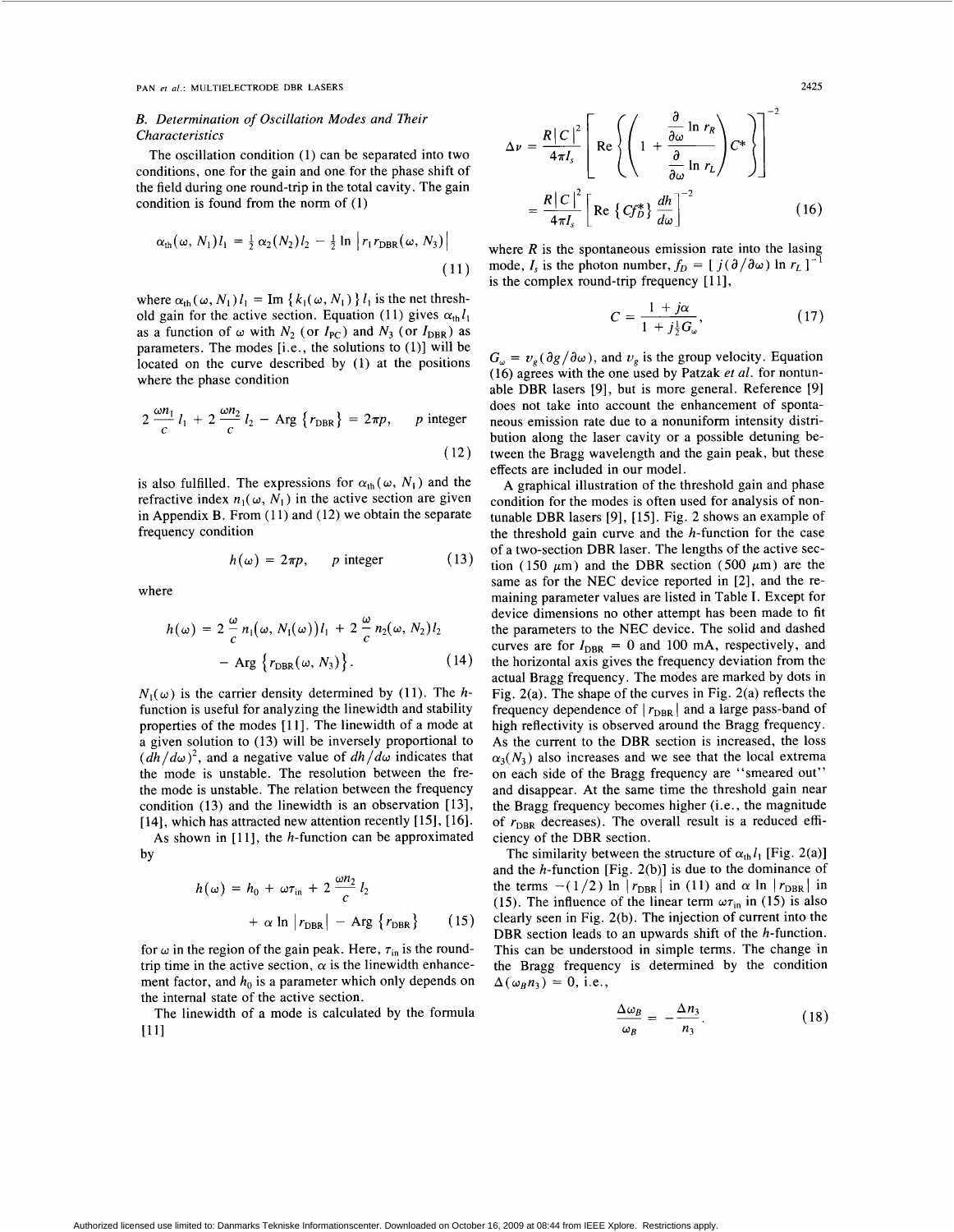

TABLE I LIST OF PARAMETER VALUES



Fig. 2. (a) Net threshold gain and (b) the h-function (14) for a two-section DBR laser. The horizontal axis shows the frequency deviation from the *actual* Bragg frequency. Solid and dashed curves are for  $I_{\text{DBR}} = 0$  and 100 mA, respectively. The modes are indicated in (a); closed circles: stable modes, open circles: unstable modes  $(dh/d\omega < 0)$ . The movements of the modes are indicated by arrows in  $(b)$ . Parameter values:  $l_1$  $= 150 \mu \text{m}, l_2 = 500 \mu \text{m}, r_1 = 0.565.$ 

This implies that the relative change in the first term on the RHS of (14) is given by

$$
\frac{\Delta(\omega_B n_1)}{\omega_B n_1} = \frac{\Delta n_1}{n_1} - \frac{\Delta n_3}{n_3}.
$$
 (19)

The refractive index decreases with the carrier density. Since the carrier density is clamped in the active section we have  $|\Delta n_1/n_1| \ll |\Delta n_3/n_3|$ . Therefore  $\Delta(\omega_B n_1) / (\omega_B n_1)$  increases and hence  $h(\omega)$  is shifted upwards.

In Fig. 2(b) the movement of the modes is indicated. The modes are located at the points where  $h(\omega)$  is equal to a multiple of  $2\pi$  and we see that the modes are moving away from the local maxima of  $h(\omega)$  as the current is increased. Occasionally, two modes will meet at a local minimum and be annihilated, or two modes may be created at a local maximum and move in opposite directions. This happens when the h-function becomes tangential to one of the horizontal lines. The position is known as the phase condition limit  $[11]$ ,  $[13]$ , and at this point the linewidth of a mode becomes infinite (because the slope of

| Parameter                           | Symbol           | Value                  | Unit                        |
|-------------------------------------|------------------|------------------------|-----------------------------|
| Active section:                     |                  |                        |                             |
| Refractive index                    | $n_1$            | 3.40                   |                             |
| Group refractive index              | $n_q$            | 3.56                   |                             |
| Internal absorption                 | $\alpha_1$       | 21                     | $cm^{-1}$                   |
| Recombination coefficient           | A                | $1 - 10^8$             | $sec^{-1}$                  |
| Recombination coefficient           | B                | $8 \cdot 10^{-17}$     | $m^3/sec$                   |
| Recombination coefficient           | $\overline{C}$   | $7.5 \cdot 10^{-41}$   | $\mathrm{m}^6/\mathrm{sec}$ |
| Gain curvature                      | $g_{\omega}$     | $4.85 \cdot 10^{-24}$  | $m^{-1}$ sec <sup>2</sup>   |
| Gain coefficient                    | $g_N$            | $9.65 \cdot 10^{-21}$  | m <sup>2</sup>              |
| Carrier density at transparency     | $N_0$            | $1.37 \cdot 10^{24}$   | $m^{-3}$                    |
| Extrapolated wavelength of the      |                  |                        |                             |
| gain peak for $N_1 = N_0$           | $\lambda_p(N_0)$ | 1.60                   | $\mu$ m                     |
| Shift of gain peak with carrier     |                  |                        |                             |
| density                             | $d\omega_p/dN$   | $2.12 \cdot 10^{-11}$  | $m^3$ sec $^{-1}$           |
| Facet reflectivity                  | $r_1^2$          | 32 %                   |                             |
| Linewidth enhancement factor        | $\alpha$         | 6.6                    |                             |
| Inversion parameter                 | $n_{sp}$         | 2.2                    |                             |
| Confinement factor                  | Г                | 0.15                   |                             |
| Width of active layer               | w                | 1.2                    | $\mu$ m                     |
| Thickness of active layer           | d                | 0.18                   | $\mu$ m                     |
| Passive sections:                   |                  |                        |                             |
| Refractive index                    | $n_0$            | 3.40                   |                             |
| Confinement factor                  | $\Gamma$         | 0.3                    |                             |
| Width of waveguide layers           |                  | 1.2                    | $\mu$ m                     |
| Thickness of waveguide layers       |                  | 0.23                   | $\mu$ m                     |
| Internal absorption                 | $\alpha_0$       | $10 - 20$              | $cm^{-1}$                   |
| Recombination coefficient           | C                | $4 \cdot 10^{-41}$     | $\mathrm{m}^6/\mathrm{sec}$ |
| Index derivative with respect to    |                  |                        |                             |
| carrier density                     | dn/dN            | $-5.97 \cdot 10^{-27}$ | m <sup>3</sup>              |
| Absorption derivative with respect  |                  |                        |                             |
| to carrier density                  | $d\alpha/dN$     | $2.56 \cdot 10^{-21}$  | m <sup>2</sup>              |
| Bragg wavelength without current    |                  |                        |                             |
| injection (= $2\pi c/\omega_{B0}$ ) | $\lambda_{B0}$   | 1.55                   | $\mu$ m                     |
| Normalised coupling coefficient     | $\kappa l_3$     | 2.0                    |                             |

the h-function is zero). The dominant mode is the one with the lowest threshold gain and will in general be located near the Bragg frequency [see Fig.  $2(a)$ ]. The lowest linewidth is obtained in a region below the Bragg frequency, where the h-function has a large and positive slope. Regions where the  $h$ -function has a negative slope correspond to unstable states.

The example considered in Fig. 2 may be compared with the case of an AR-coated Fabry-Perot laser with feedback from an external grating (cf. [ll, Fig. 2(a) and (b)]). The latter configuration is qualitatively very similar to a three-section DBR laser. Both lasers have an active Fabry-Perot section, a phase control option, and a frequency-selective reflector. For the discrete device phase control is performed by changing the cavity length within the order of a wavelength and coarse frequency tuning is done by tilting the grating. The total cavity length and the achievable linewidth reduction can of course be much larger, but at the expense of a more bulky device with high requirements on thermal and mechanical stability.

#### 111. TUNING CHARACTERISTICS

#### *A. The Two-Section DBR Laser*

In [Fig.](#page-5-0) **3** we present the tuning characteristics for the two-section DBR laser considered in Fig. 2. The four figures show the variation of threshold current, frequency, linewidth, and output power, all as a function of the **DBR**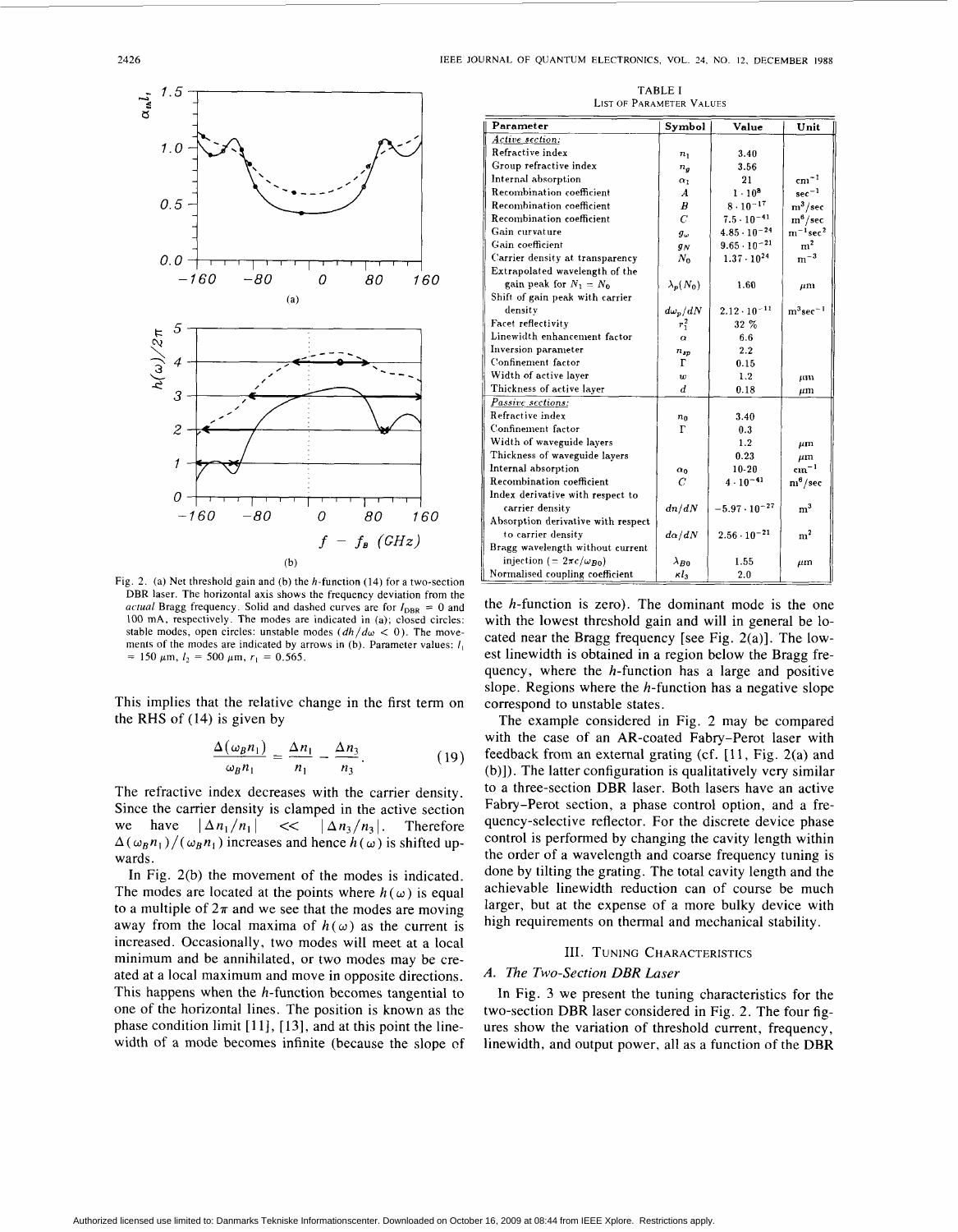<span id="page-5-0"></span>

![](_page_5_Figure_2.jpeg)

current. Fig. 3(a) also shows the threshold current of the main side mode and the difference between the two curves can be taken as a measure of the side mode suppression of the device. A new dominant mode is created at  $I_{\text{DRR}} \approx$ 47 mA and the former dominant mode becomes the main side mode. Before the mode jump occurs, the main mode is moving left on the line  $h(\omega)/(2\pi) = 3$  in Fig. 2(b), and as soon as the new modes are created on the line  $h(\omega)/(2\pi) = 4$ , the main mode continues from there and moves left. The dashed curve in Fig. 3(b) shows the Bragg frequency. We notice the characteristic sublinear behavior, which is due to the saturation of the carrier density *N3* resulting from radiative and Auger recombination. The dominant mode is close to the Bragg frequency but generally has a slower tuning rate **[8].** This is clearly seen in Fig. 2(b), where the main mode is always moving left (i.e., towards lower frequency) relative to the Bragg frequency. When the mode gets too far away from the Bragg frequency a mode jump has to occur. This can be eliminated for a three-section device as explained in Section **111-B,** but **is** unavoidable for a two-section laser.

The linewidth variation is shown in Fig. 3(c). **A** minimum linewidth of 2.5 **MHz** is obtained. Just after the mode jump the linewidth goes to infinity. This happens because the main mode jumps to the phase condition limit [cf. Fig. 2(b)] and the same phenomenon was also observed for the phase-tunable DFB laser *[7].* Away from the mode jump region a fairly constant linewidth is observed. The output power is shown in Fig. 3(d). It lies between **6** and 12 mW with a discrete increase at the mode jump. In general, the power shows a decreasing trend because of the increase in free-carrier absorption in the DBR section. The calculated behavior agrees well with the experimental results of *[2].* 

#### *B. The Three-Section DBR Laser*

In the following we will present similar sets of figures showing the tuning characteristics of a three-section DBR laser. For this analysis we have chosen the cavity lengths reported by Fujitsu in [4], i.e.,  $l_1 = 300$ ,  $l_2 = 170$ , and  $l_3$  = 290  $\mu$ m. In this case we have the possibility of tuning the two currents  $I_{\text{PC}}$  and  $I_{\text{DBR}}$  separately, or simultaneously following a given procedure. Initially, we will consider the influence of each of the currents.

[Fig. 4](#page-6-0) shows the tuning characteristics for variation of the DBR current. Since the total cavity length is larger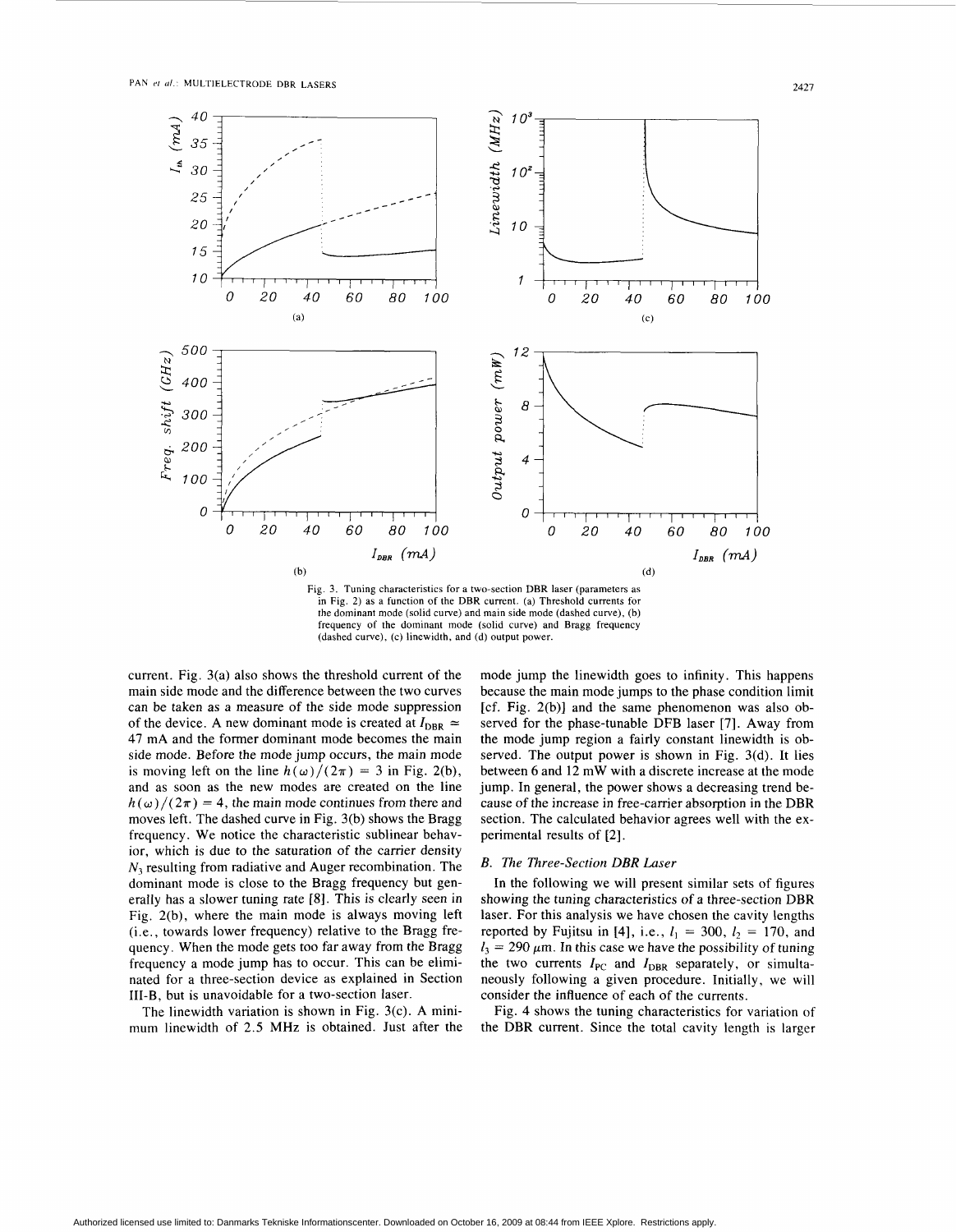<span id="page-6-0"></span>![](_page_6_Figure_1.jpeg)

of the DBR current. Parameter values:  $l_1 = 300$ ,  $l_2 = 170$ ,  $l_3 = 290 \,\mu \text{m}$ . Legends **as** in [Fig.](#page-5-0) **3** 

than for the two-section device, the linearly increasing part of the  $h$ -function (not shown) gets a higher slope [the terms  $\omega\tau_{\text{in}}$  and  $2\omega n_2 l_2 / c$  in (15)]. The modes are therefore more closely spaced in frequency and more frequent mode jumps are observed. Contrary to the previous example, the mode jumps occur between already existing pairs of modes, so the dominant mode never reaches a phase condition limit. For the same reason, the linewidth variation is rather small. However, our calculation of linewidth is based on a single-mode theory. In practice the laser is likely to oscillate in two (or more) modes close to a mode jump and this will cause a larger linewidth. It is also possible that the the laser will exhibit hysteresis in the region near a mode jump so that the mode can actually be pulled past the limit before a mode jump occurs. Because of the long cavity there are several modes within the main lobe of the Bragg reflector, and the side mode suppression is rather poor. As in the previous example the frequency tunes at a slower rate than the Bragg frequency. The output power varies continuously with a slowly decreasing trend, again because of the increase of free-carrier absorption in the DBR section.

The influence of changing the current to the phase control section is demonstrated in Fig. *5.* As the name indicates, the main function of the **PC** section is to alter the

phase of the field which is reflected back to the active section. For a fixed current to the DBR section this enables a tuning across the main lobe of the Bragg reflector as illustrated in Fig. 5(b). The frequency is increasing between the mode jumps and mode jumps become less frequent as  $I_{\text{PC}}$  is increased. This is due to saturation of the carrier density  $N_2$  at high injection level. The frequency tuning is mainly governed by the condition  $\Delta(\omega n_2) = 0$ , cf. (14). Comparing Figs. **4** and 5 we see that the threshold current and output power are more sensitive to  $I_{\text{PC}}$ than to  $I_{\text{DRR}}$ . This agrees with experiments where it is observed that the power drops off faster with  $I_{\text{PC}}$  than  $I_{\text{DBR}}$ 131.

From the previous discussion it is clear that both of the two currents to the passive sections must be varied in order to obtain continuous tuning over a large frequency range. We have therefore made a calculation of the regions of continuous tuning in the  $(I_{PC}, I_{DBR})$ -plane. Because of the increase in Auger recombination and freecarrier absorption at high injection levels, we have restricted both currents to a maximum of 100 mA. The regions are shown in Fig. 6 and are separated by the mode jump boundaries which are indicated as thick solid curves. The regions are obtained as follows. For a given value of  $I_{\text{DBR}}$  the slope  $dh / d\omega$  at the Bragg frequency is calculated.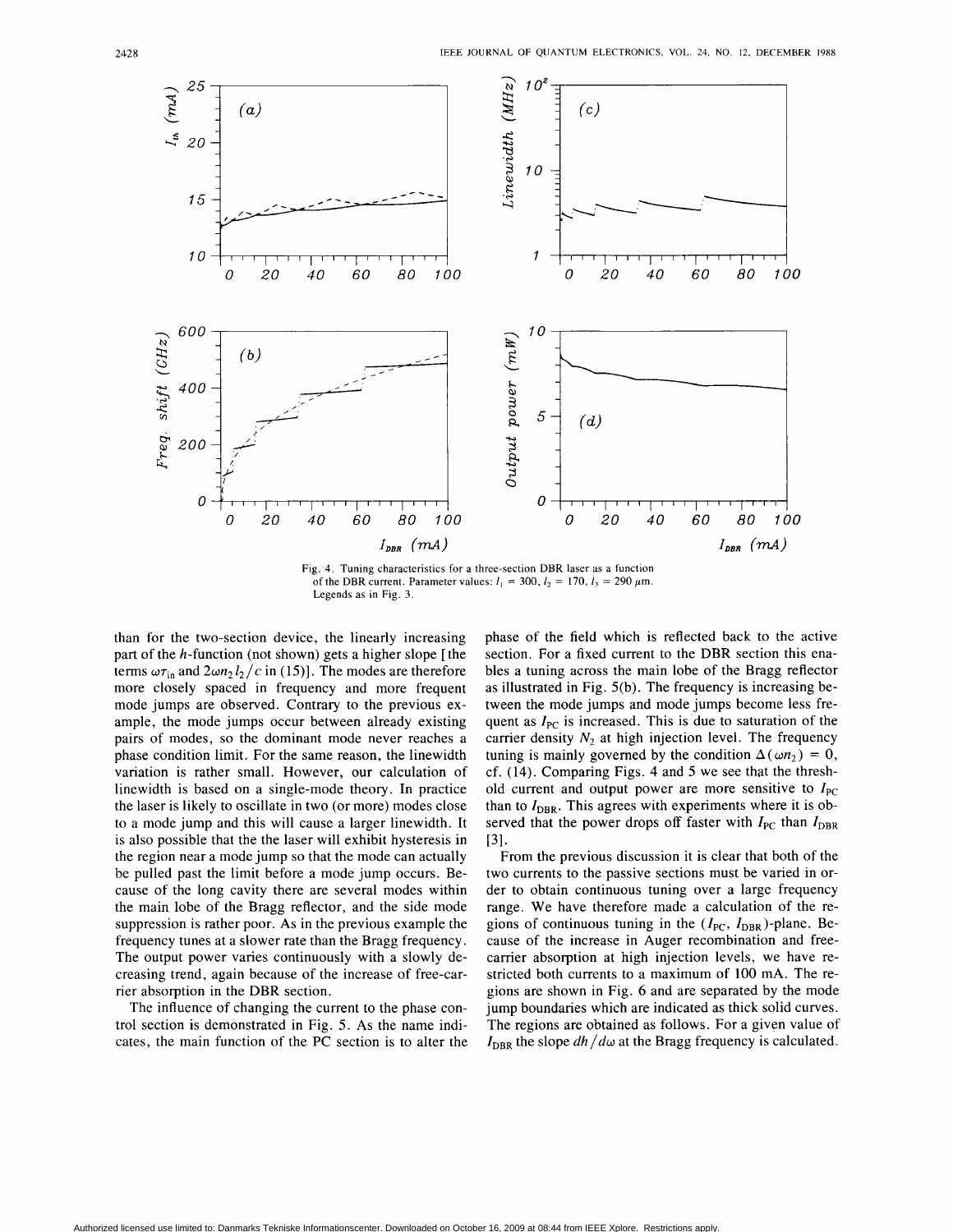![](_page_7_Figure_1.jpeg)

Fig. 5. Tuning characteristics for a three-section **DBR** laser as a function of the PC current. Same example as in Fig. 4.

![](_page_7_Figure_3.jpeg)

Fig. *6.* Regions of continuous tuning for **a** three-section **DBR** laser, when the PC and **DBR** currents are varied. The thick solid curves indicate mode jump boundaries and the thin dashed and solid curves refer to the tuning "routes" I-III, which are discussed in the text.

Because of the long cavity we can assume that the  $h$ -function varies linearly over a frequency range around the Bragg frequency corresponding to one mode spacing [cf. Fig. 2(b)]. The (approximate) mode jump boundaries are

found when two modes are located at 
$$
f_B \pm \frac{1}{2}\delta f
$$
, where  

$$
\delta f = \left[\frac{dh}{d\omega}\right]^{-1}
$$
(20)

is the (approximate) mode spacing. Since the threshold gain curve is symmetric around the Bragg frequency [cf. Fig. 2(a)] the two modes will have the same threshold. For constant  $I_{\text{DBR}}$  the boundaries are determined by calculating the values of  $I_{\text{PC}}$  for which there is a pair of modes at  $f_R + \frac{1}{2}\delta f$ . For a shorter device the boundaries may be phase condition limits as shown in Figs. 2 and **3,** but for a long cavity with small mode spacing they will always be of the gain condition type. This means that the mode jumps to an already existing mode, which acquires a lower threshold gain than the former one at the boundary. It is of course possible to make a more precise calculation for a shorter cavity, but for the actual case the approximation is sufficiently accurate.

**As** an interesting result, (16) and (20) imply that the linewidth of the main mode is proportional to the square of the mode spacing. This means that there is a tradeoff between linewidth and side mode suppression, since the side mode suppression will generally become poor if the mode spacing is small (i.e., if the cavity is long). This is a very important consideration for practical design of these devices.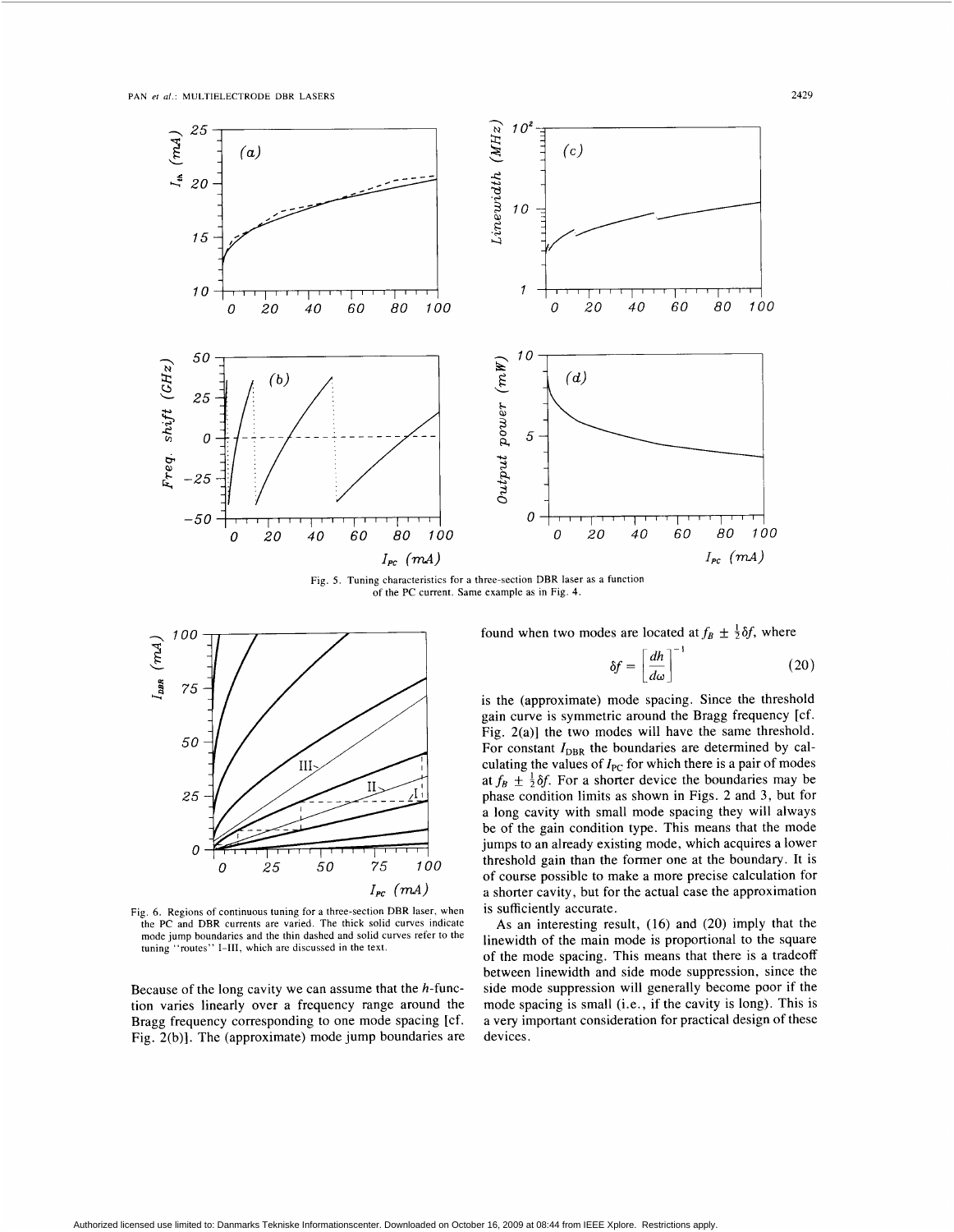In the following we will discuss various methods for obtaining a large continuous tuning range. Inspired by the experimental method devised in **[4],** we tried to calculate the tuning characteristics along the route denoted by I in Fig. **6.** This means increasing one of the currents until just before a mode jump occurs, then increasing the other one, and so on. The frequency tuning is shown in Fig. 7. Here, the horizontal axis shows the current to the PC region, so the vertical curve segments correspond to changing the DBR current, which is not indicated (cf. Fig. **6).**  Since this is an example of a *continuous* tuning curve, all other characteristics (threshold current, linewidth, output power etc.) change continuously with current  $(I_{PC}$  or  $I<sub>DBR</sub>$ ), but the qualitative behavior is very similar to the curves of [Figs.](#page-6-0) **4** and *5.* Fig. 7 also shows the stepwise increase of the Bragg frequency. It is seen that the actual frequency of the dominant mode changes much less than the Bragg frequency, when  $I_{\text{DBR}}$  is varied.

The major disadvantage by following route I is, that we get very close to the mode jump boundaries where the side mode suppression is poor. This can be avoided by following the routes II or III; see Fig.  $6$ . On these lines  $I_{\text{PC}}$  and  $I_{\text{DBR}}$  are changed simultaneously, and it is therefore possible to stay clear of the mode jump boundaries over a large range. The relations between the currents are

$$
I_{\rm PC} = 3 \cdot I_{\rm DBR,}
$$
 (Route II)

$$
I_{\text{PC}} = 1.5 \cdot I_{\text{DBR}} - 6 \text{ mA.} \qquad \text{(Route III)}
$$

The resulting tuning characteristics are shown in Fig. **8,**  here as a function of  $I_{\text{DBR}}$ . In this particular case there is no advantage in using route I11 compared to route 11, since the tuning range and other characteristics are very similar, and route III requires a higher PC current. However, one might imagine cases where the initial offset of the PC current could be advantageous, for instance if one wants to modulate the PC current with very low injection to the DBR region. In this region the FM efficiency can be very high, with a flat frequency response up to a cutoff frequency determined by the carrier lifetime [17]. In practice, routes I1 and I11 will be easier to follow than route I, since they only require the design of a very simple current splitting network.

#### **IV.** CONCLUSION

In this paper we have presented a theoretical model for multielectrode DBR lasers with and without phase control section. The static tuning characteristics have been calculated and methods for maximizing the continuous tuning range have been discussed.

Contrary to a multielectrode DFB laser, where the Bragg corrugation is in the active section, a DBR laser has the possibility of achieving a large frequency tuning range. By current injection to the passive DBR section the refractive index changes due to the free-carrier plasma effect, and this in turn changes the effective corrugation period and the Bragg frequency. Since the carrier density is not clamped (as it is in an active DFB section), the Bragg

![](_page_8_Figure_9.jpeg)

Fig. 7. Frequency tuning characteristics along route **I** in Fig. *6.* Legends as in Fig. 3(b).

frequency can be varied over a large range, typically several hundred GHz. However, Auger recombination and free-carrier absorption strongly limit the efficiency at high injection levels.

The main mode will generally be located close to the Bragg frequency and within the main lobe of the Bragg reflector. Our analysis shows that the tuning rate of the lasing mode will be slower than that of the Bragg frequency, when the DBR current is varied. When the deviation from the Bragg frequency becomes too large, a mode jump to the opposite side of the main lobe will occur, either because a new mode with a lower threshold gain has been created (phase condition jump) or because one of the existing modes acquire a lower threshold gain (gain condition jump). If the total cavity length is large, there will be many modes inside the main lobe, and only gain condition jumps will occur.

In order to avoid mode jumps during tuning of the DBR section, it is necessary to have an additional passive section for phase control. By current injection to this section one can control the phase of the light which is reflected back to the active section, and thereby tune the frequency of the lasing mode around the Bragg frequency. In this work we have calculated the regions of continuous tuning in the  $(I_{PC}, I_{DBR})$ -plane, and various routes for continuous tuning have been suggested. Generally, a linear relationship between the two currents gives a large tuning range and the required current splitting is easy to realize in practice. The optimum side mode suppression is obtained when the mode is kept close to the Bragg frequency, but the minimum linewidth is obtained on the low frequency side of the main Bragg lobe. **As** an important result we have found that the linewidth is proportional to the square of the mode spacing. Thus, a narrow linewidth requires a long cavity with a small mode spacing, whereas a short cavity gives a good side mode suppression (only one or a few modes within the main lobe). This tradeoff must be considered in a practical design.

The typical tuning range by simultaneous control of the PC and DBR currents is on the order of 400 GHz, and there is an excellent agreement-both qualitatively and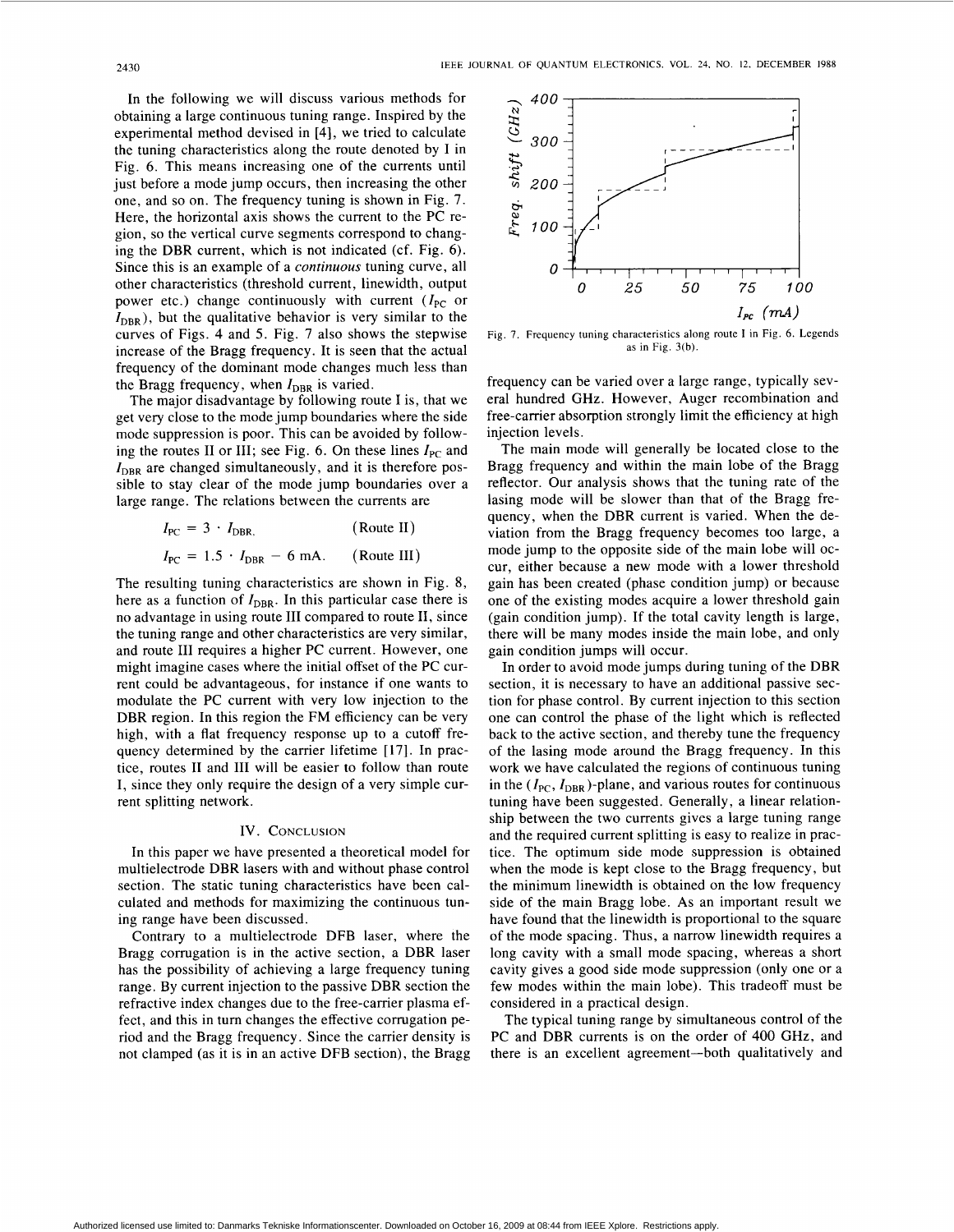![](_page_9_Figure_1.jpeg)

quantitatively-with the experimental results published by NEC and Fujitsu. The present model provides a detailed understanding of the behavior of two- and three-section DBR lasers and our results should be useful for the design of future devices based on these principles.

The expression for the reflectivity of the DBR section is given by [11], [12]

$$
r_{\text{DBR}}(\omega, N_3) = \frac{\frac{\kappa_c^{\star}}{\hat{\Gamma}}\left(\rho - \frac{\hat{\Gamma}}{\kappa}\right)e^{\gamma l_3} + \frac{\hat{\Gamma}}{\kappa_c}\left(\frac{\kappa}{\hat{\Gamma}} + \rho\right)e^{-\gamma l_3}}{\left(\frac{\hat{\Gamma}}{\kappa} - \rho\right)e^{\gamma l_3} + \left(\frac{\kappa}{\hat{\Gamma}} + \rho\right)e^{-\gamma l_3}}
$$
\n(A.1)

$$
\kappa_c = j\kappa e^{-j\Omega} \tag{A.2}
$$

$$
\rho = j r_4 \exp \left\{-j(2\beta_0 l_3 + \Omega)\right\} \tag{A.3}
$$

$$
\gamma = \sqrt{\kappa^2 - (k_3(\omega, N_3) - \beta_0)^2}
$$
 (A.4)

$$
\hat{\Gamma} = -\gamma - j(k_3(\omega, N_3) - \beta_0), \qquad (A.5)
$$

and  $\beta_0 = \pi / \Lambda$  is the Bragg propagation constant,  $\Lambda$  is the period of the (first order) corrugation,  $\kappa$  is the coupling coefficient,  $r_4$  is the facet reflectivity at  $z = l_2 + l_3$ , and  $\Omega$  is the corrugation phase at  $z = l_2$ .

### APPENDIX B

APPENDIX A<br>the reflectivity of the DBR section the frequency and carrier density is given by

$$
\text{Re}\left\{k_1\right\} = \frac{\omega n_1(\omega, N_1)}{c} \simeq \frac{\omega_r n_1(\omega_r, N_r)}{c} + \frac{1}{\nu_g}(\omega - \omega_r)
$$

$$
-\frac{1}{2}\alpha\frac{\partial g}{\partial N}(N_1-N_r) \tag{B.1}
$$

Im 
$$
\{k_1\} = \alpha_{\text{th}} = \frac{1}{2} (g(\omega, N_1) - \alpha_1).
$$
 (B.2)

where **Here**, the product  $\omega n_1(\omega, N_1)$  is represented by a linear  $\kappa_c = j\kappa e^{-j\Omega}$  (A.2) expansion around a reference point  $(\omega_r, N_r)$  [9], [11], which we have chosen to be  $(\omega_{B0}, 2 \cdot 10^{24} \text{ m}^{-3})$ . The *p*= modal gain is given by

$$
g(\omega, N_1) = g_N(N_1 - N_0) - g_\omega(\omega - \omega_p(N_1))^{2} \quad (B.3)
$$

$$
\omega_p(N_1) = \omega_p(N_0) + \frac{d\omega_p}{dN} (N_1 - N_0)
$$
 (B.4)